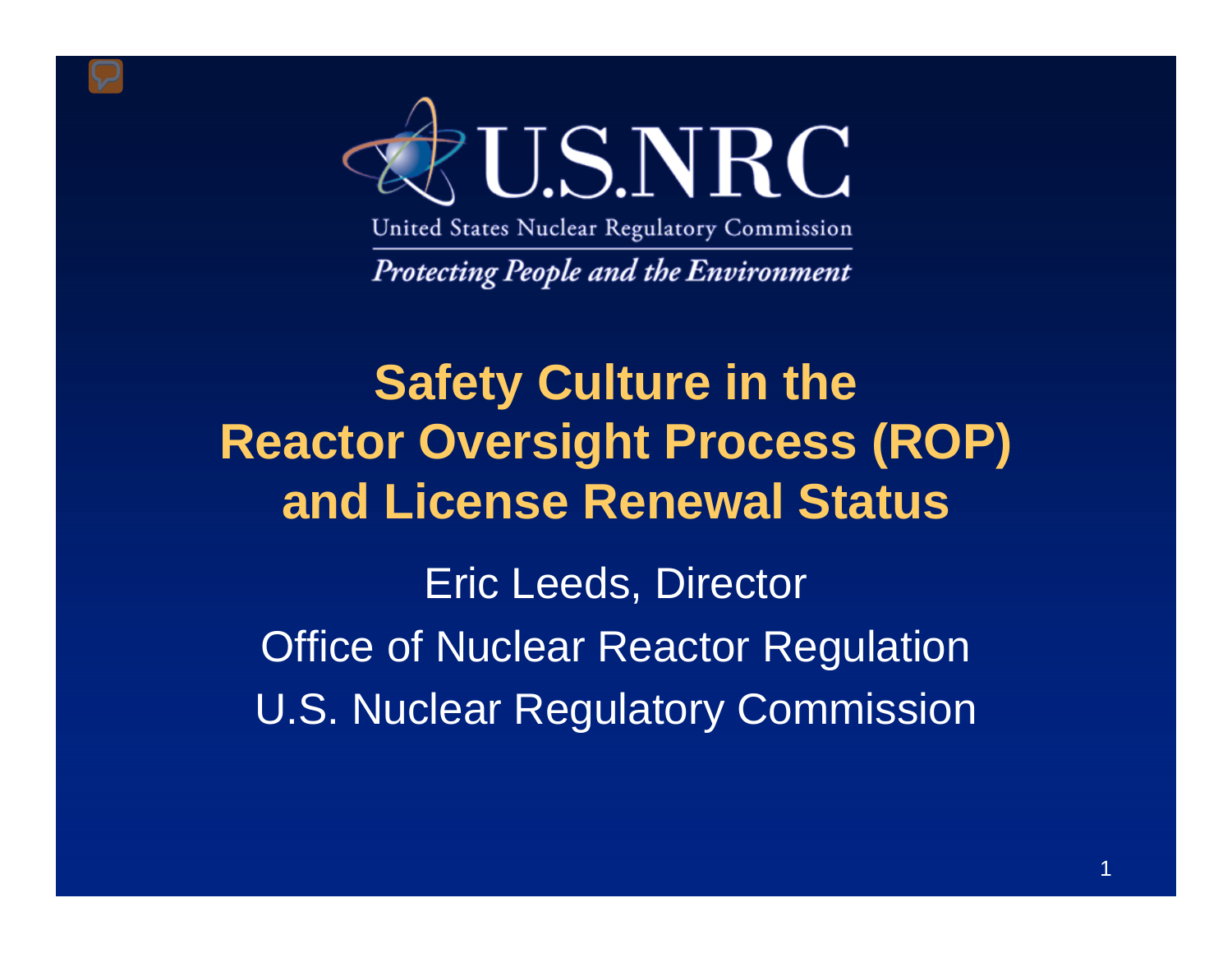

## **What is Safety Culture?**

### • Definition of Safety Culture

– "that assembly of characteristics and attitudes in organizations and individuals, which establishes that as an overriding priority, nuclear plant safety issues receive the attention warranted by their significance"

#### • Organizational Culture

- shared reactions, habits, values, norms, beliefs, basic assumptions of an organization's members
- Safety culture is a subset of organizational culture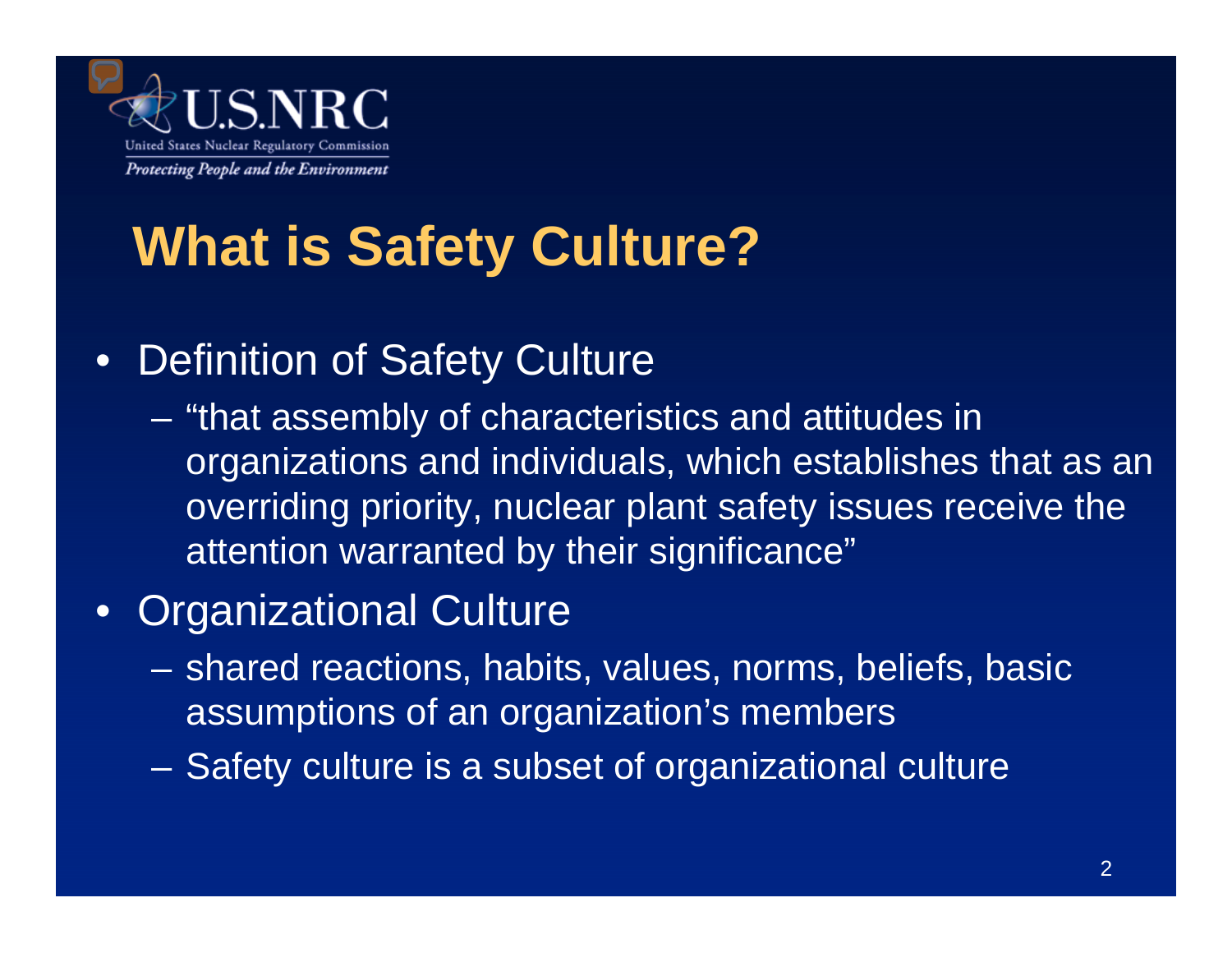

# **Why Safety Culture is Important**

#### • Chernobyl Accident

- Procedure non-adherence issues
- Non-conservative decision making
- Lack of clear authority
- Poor training and understanding
- Production (or testing) over safety
- Davis-Bessel Vessel Head Degradation
	- Inadequate nuclear safety focus
	- Inadequate implementation of the corrective action program
	- Inadequate analysis of safety implications
	- Inadequate procedure compliance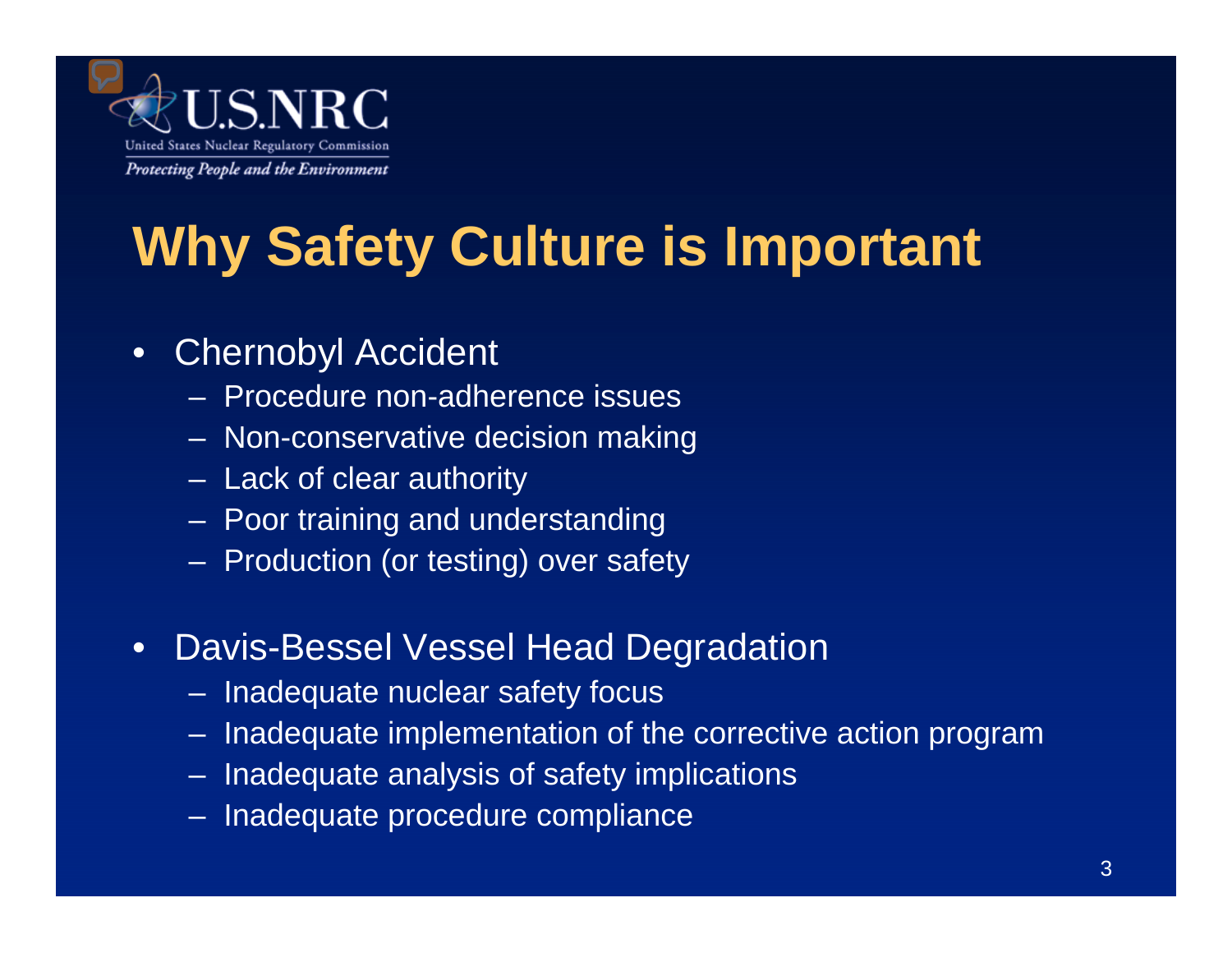

# **ROP Components of Safety Culture**

#### • Human Performance

– Decision-making, resources, work control, and work practices

#### • Problem Identification and Resolution

– Corrective action program, operating experience, and self/independent assessments

#### • Safety Conscious Work Environment

- Environment for raising safety concerns and preventing/detecting/mitigating perceptions of retaliation
- Other
	- Accountability, continuous learning environment, organizational change management, and safety policies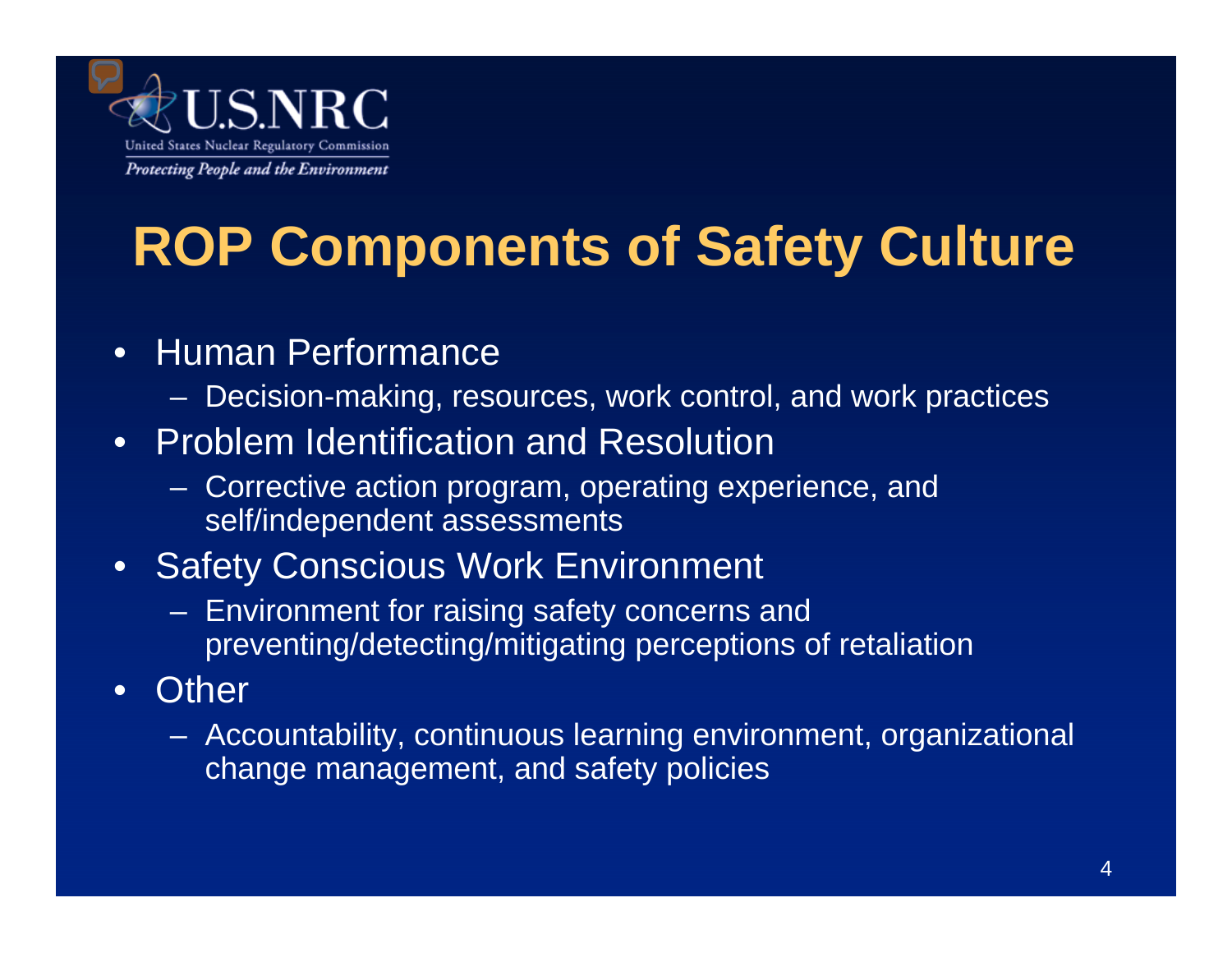

## **Feedback from Stakeholders**

- Safety Culture is of utmost importance to the NRC
- We continue to use lessons learned to improve our oversight process
- We will consider stakeholder feedback to determine if the ROP needs to be changed to be consistent with the Final Safety Culture Policy Statement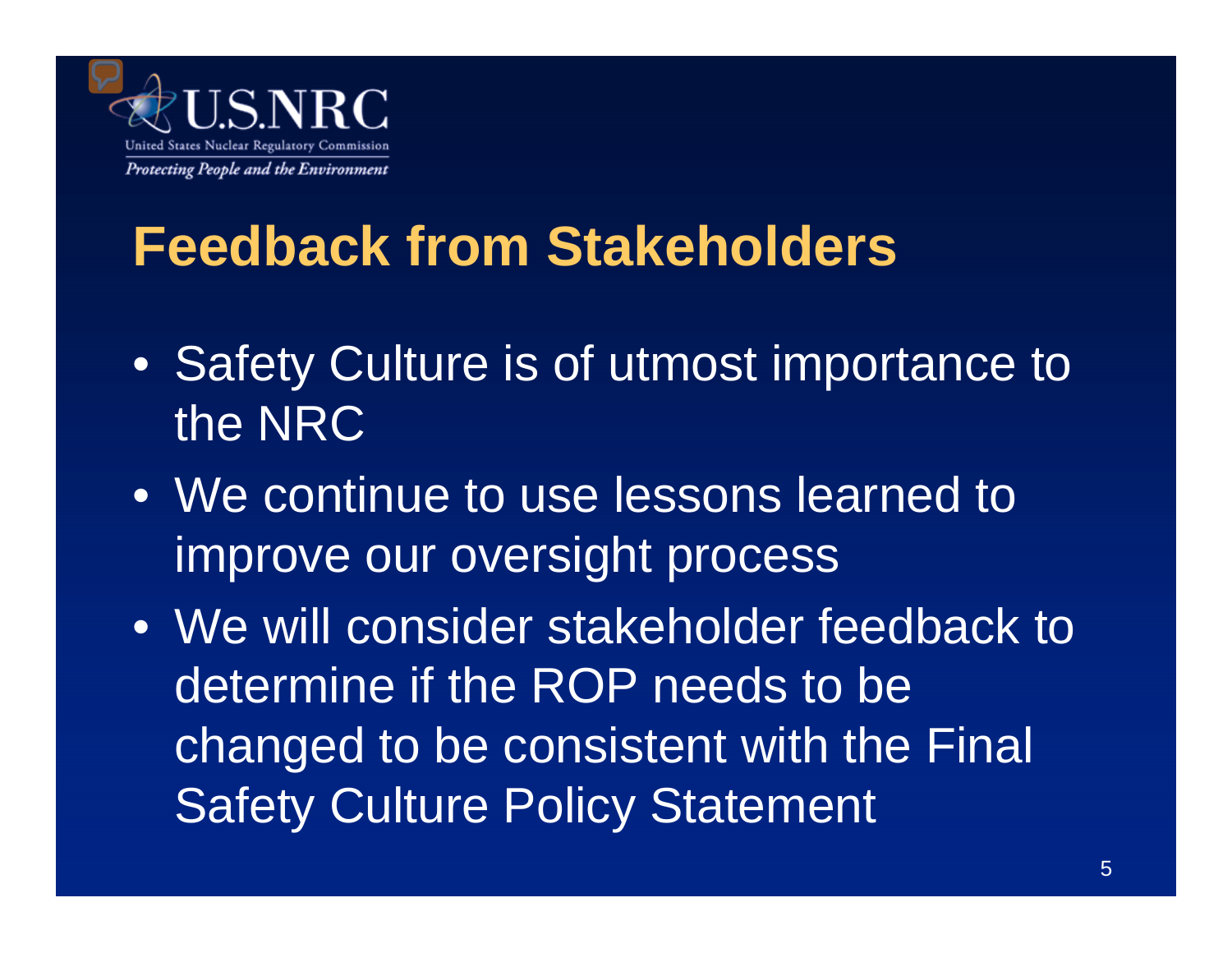

### **Power Reactor License Renewal**

- Granted Renewals
	- 54 units; 31 sites
- Currently Under Review – 18 units; 12 sites
- Expected Applications (next 6 months)
	-
	-
	-
	-
- Salem 1,2 September 2009
- Hope Creek September 2009
- STARS Plant October December 2009
- Columbia January 2010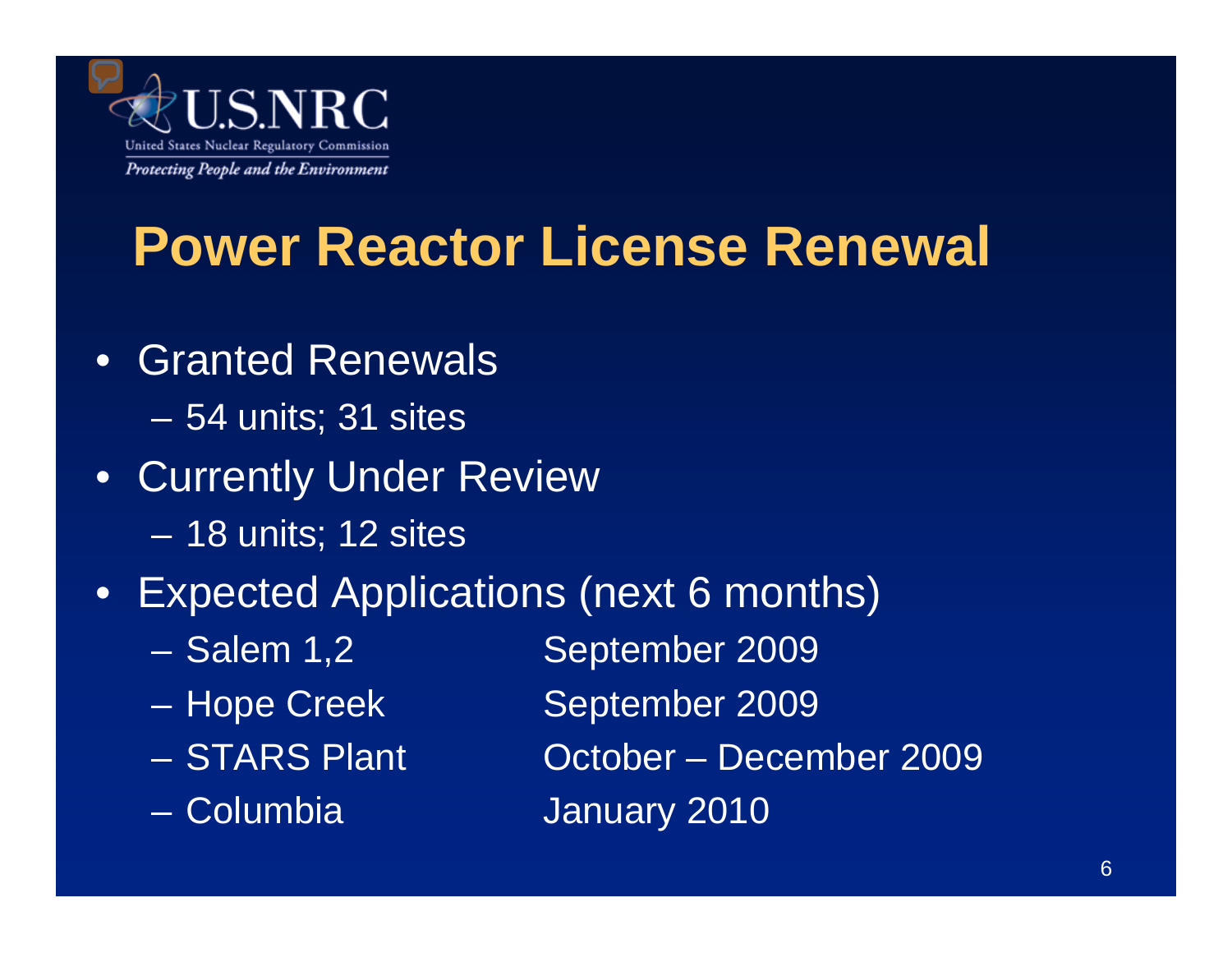

## **Applications Under Review**

Susquehanna Indian Point Prairie Island KewauneeCooper Duane Arnold Palo Verde Crystal River

Pilgrim Vermont Yankee Beaver Valley Three Mile Island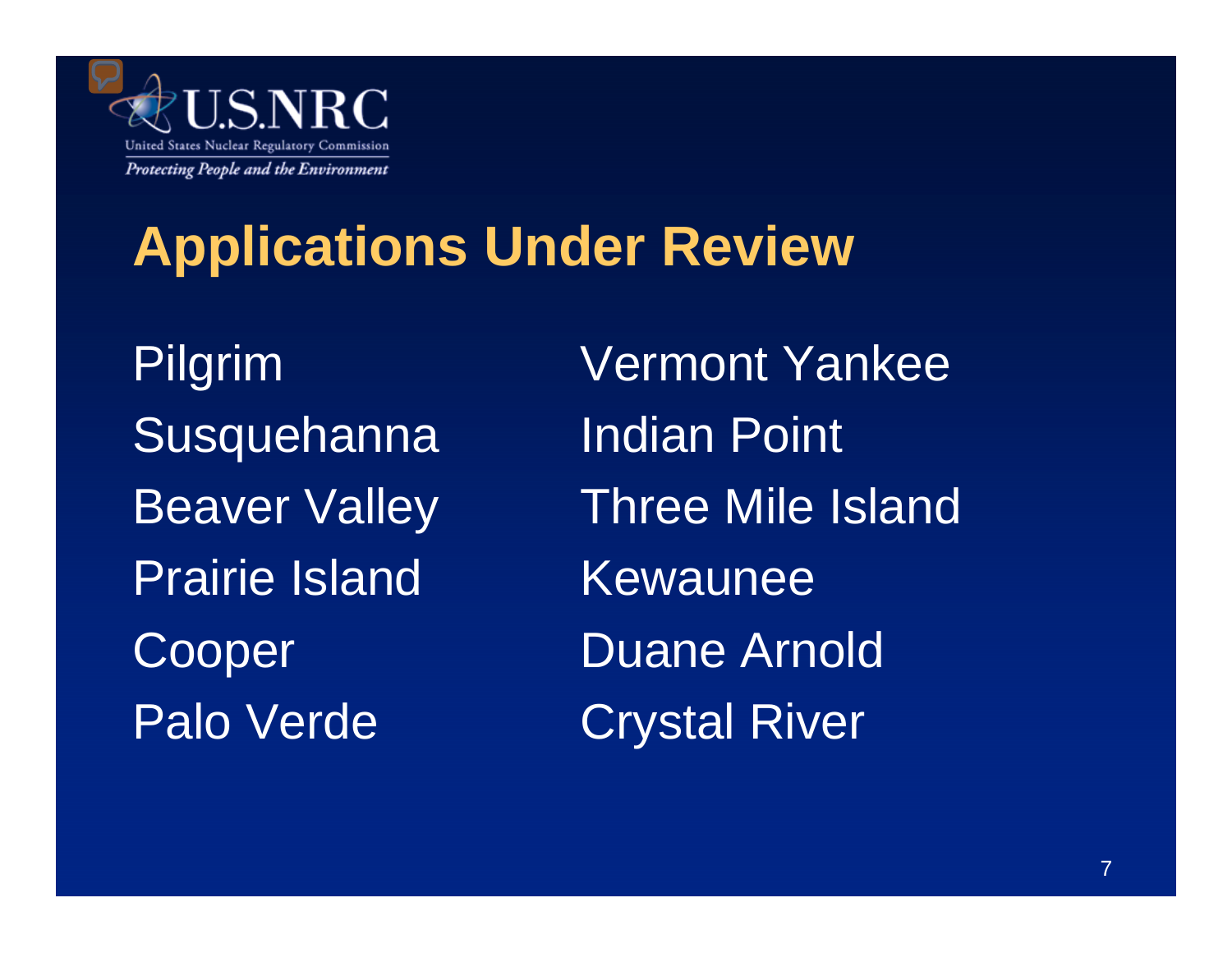

### **Renewed Power Reactors**

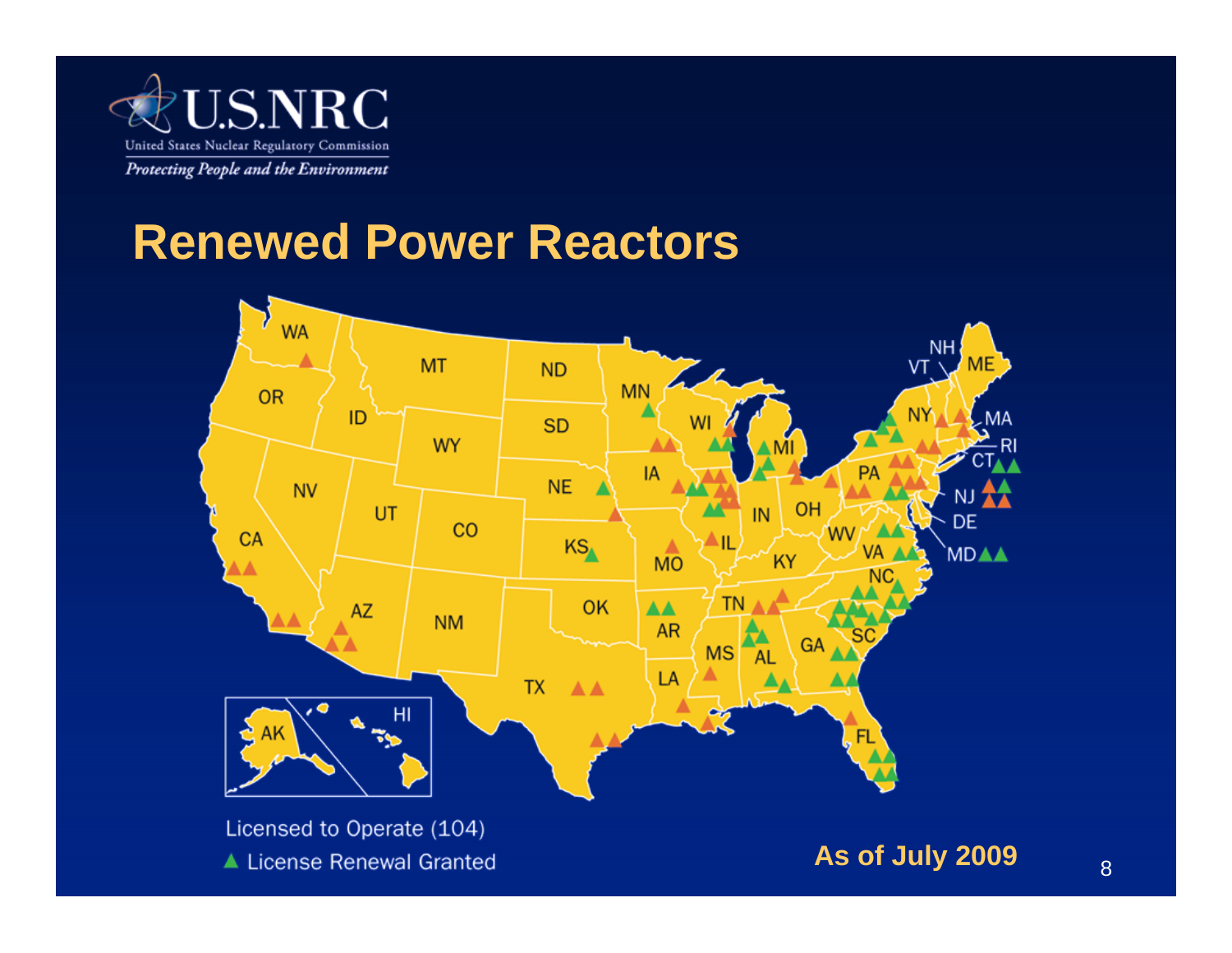

## **License Renewal Issues – Aging of Components**

- Examples
	- Metal Fatigue Analysis
	- Inaccessible Medium Voltage Cables
	- Containment Liner Degradation
	- Neutron Absorber Degradation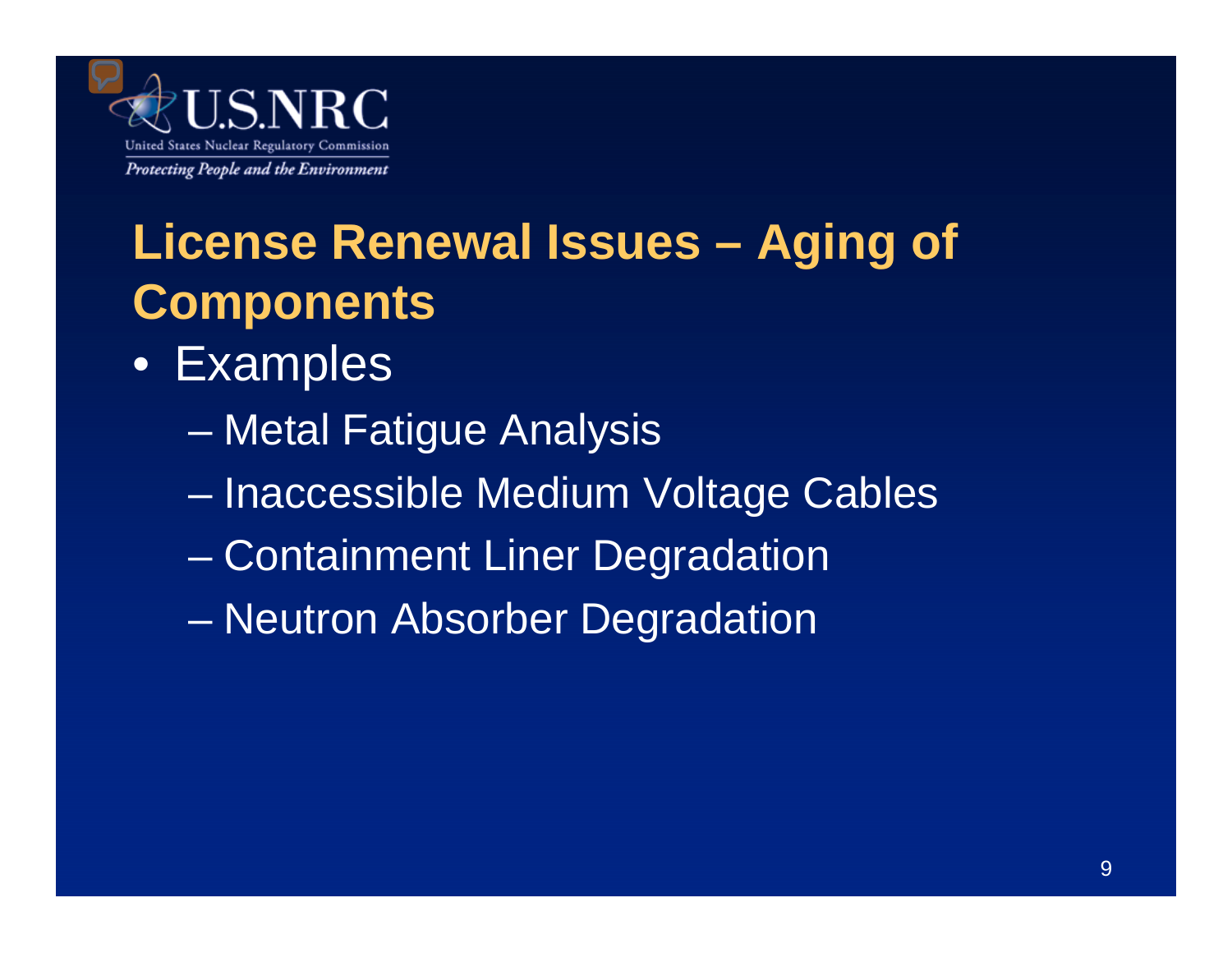

## **Back Up Slides**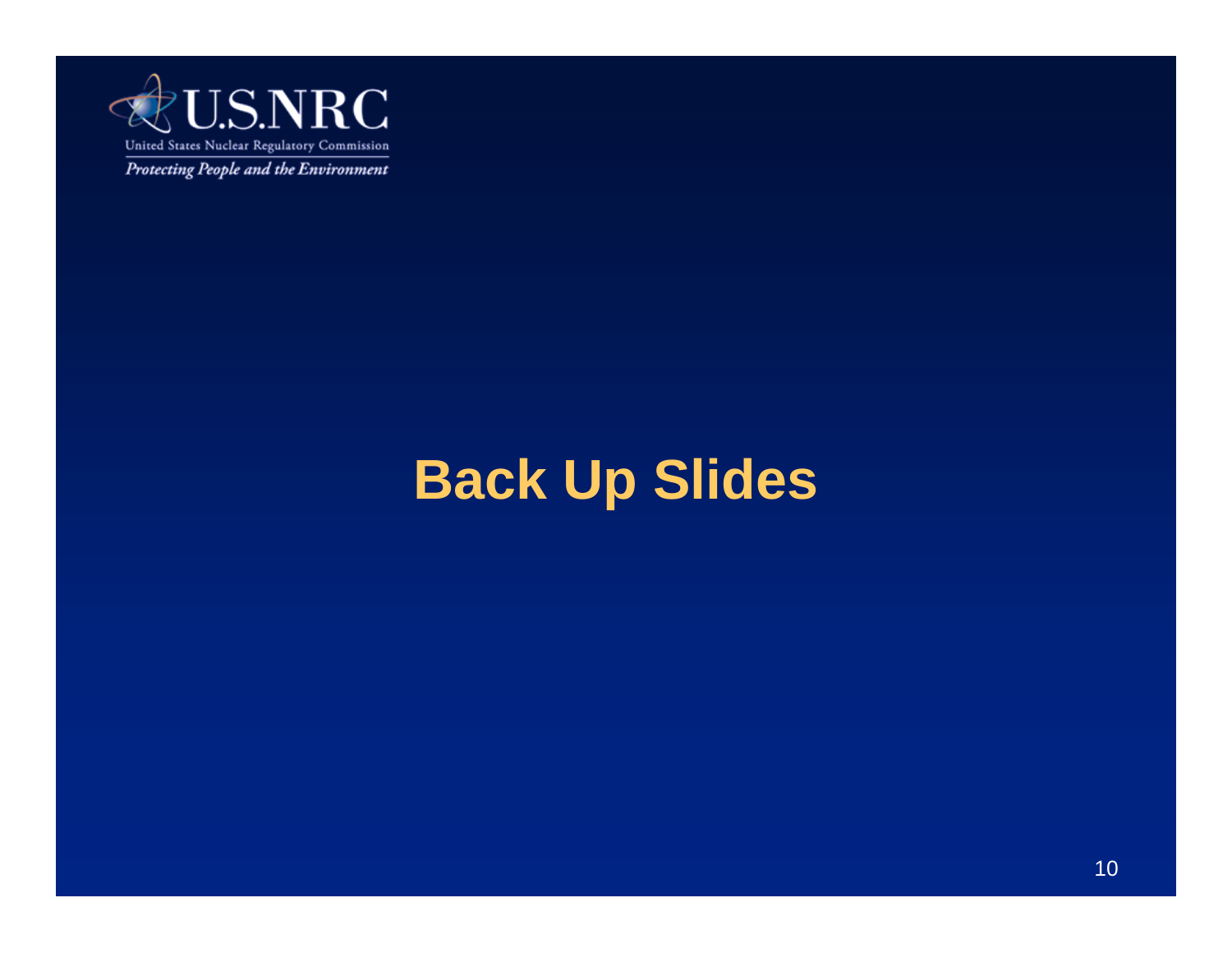

### **The Reactor Oversight Process (ROP)**

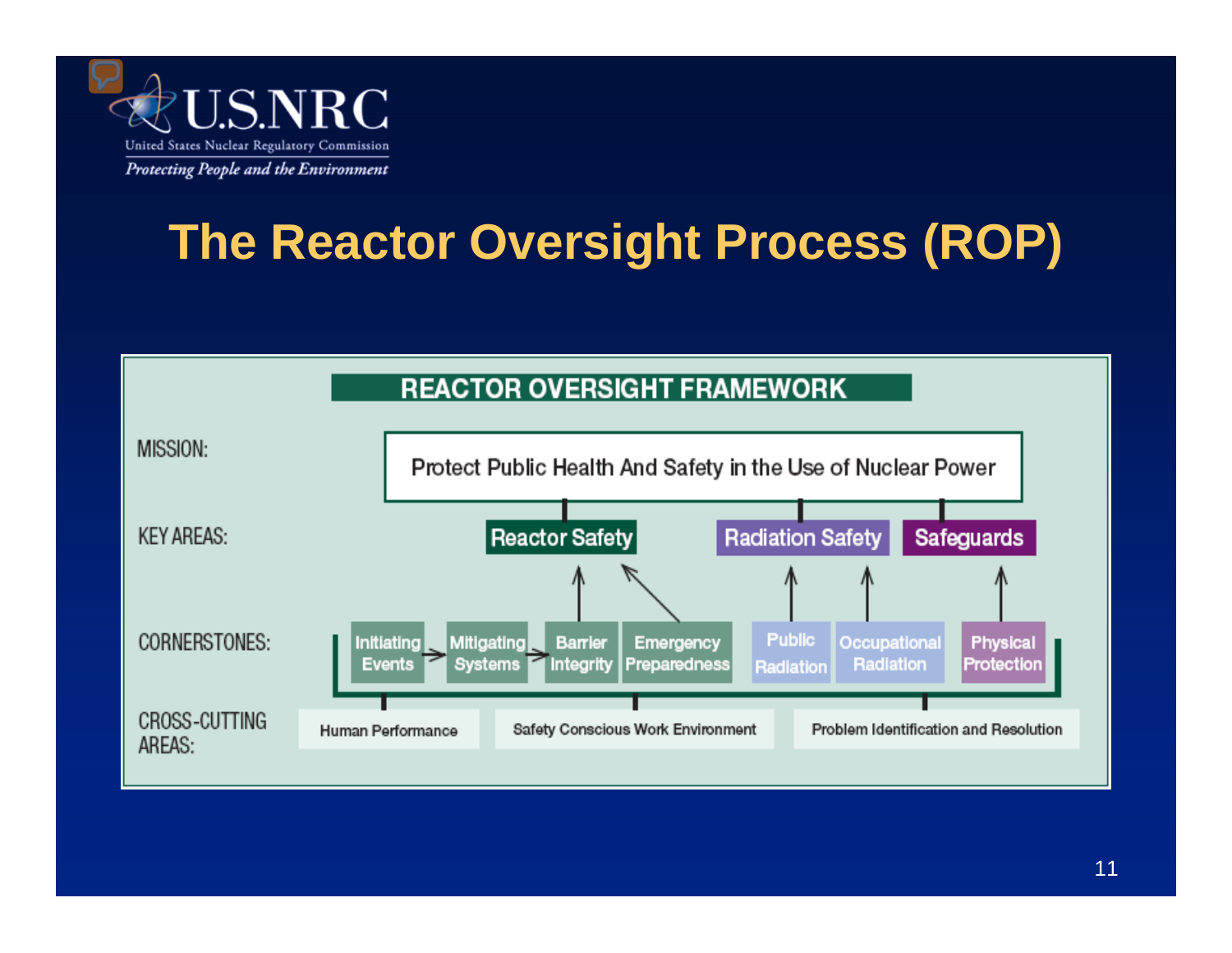

# **Safety Culture in the ROP**

#### • NRC Inspection

- Inspection findings involve performance deficiencies
- Performance deficiencies have a root cause
- Root causes often involve an aspect of organizational culture
- Multiple performance deficiencies involving the same aspect of organizational culture can result in increased NRC inspection

#### • Safety Culture Assessments

- Comprehensive evaluation
- Interviews, surveys, field observations
- Performed by NRC and licensees, and independent contractors
- Levels of independence vary with performance